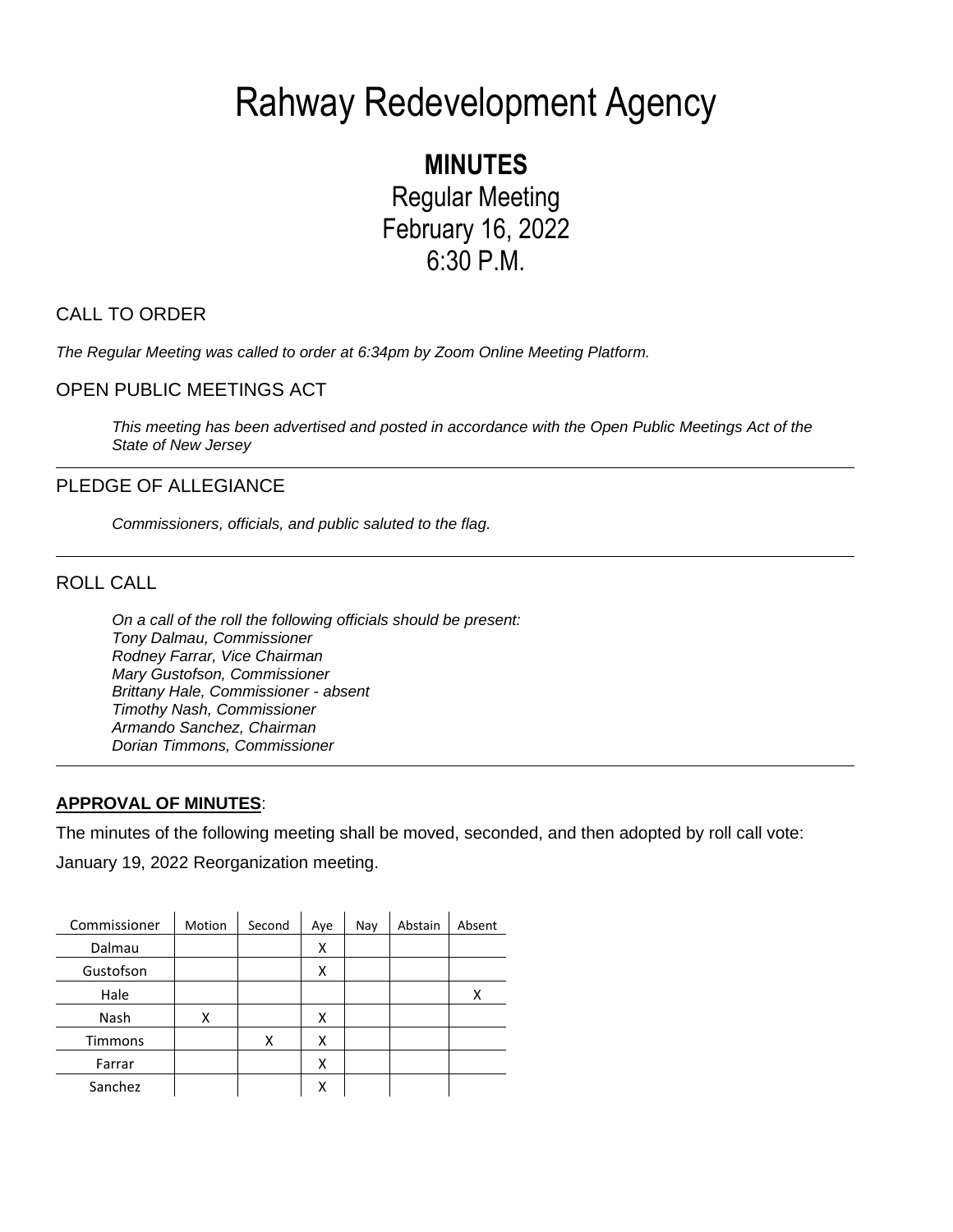# **COMMENTS FROM THE PUBLIC:** There were no comments from the public.

#### **RESOLUTIONS:**

18-22 – RESOLUTION OF THE RAHWAY REDEVELOPMENT AGENCY REGARDING THE DELAYED INTRODUCTION OF THE 2022 BUDGET

| Commissioner | Motion | Second | Aye | Nay | Abstain | Absent |
|--------------|--------|--------|-----|-----|---------|--------|
| Dalmau       |        | x      | x   |     |         |        |
| Gustofson    | χ      |        | х   |     |         |        |
| Hale         |        |        |     |     |         | Χ      |
| Nash         |        |        | x   |     |         |        |
| Timmons      |        |        | Χ   |     |         |        |
| Farrar       |        |        | Χ   |     |         |        |
| Sanchez      |        |        | х   |     |         |        |

### 19-22 – RESOLUTION ADOPTING AN ANNUAL BUDGET AND CAPITAL BUDGET/PROGRAM FOR THE RAHWAY REDEVELOPMENT AGENCY FOR THE FISCAL YEAR BEGINNING JANUARY 1, 2022 AND ENDING DECEMBER 31, 2022

| Commissioner   | Motion | Second | Aye | Nay | Abstain | Absent |
|----------------|--------|--------|-----|-----|---------|--------|
| Dalmau         |        | х      | х   |     |         |        |
| Gustofson      | χ      |        | χ   |     |         |        |
| Hale           |        |        |     |     |         | Χ      |
| Nash           |        |        | Χ   |     |         |        |
| <b>Timmons</b> |        |        | χ   |     |         |        |
| Farrar         |        |        | х   |     |         |        |
| Sanchez        |        |        | х   |     |         |        |

**TREASURER'S REPORT**: Frank Ruggiero, Treasurer, updated commissioners on the December Treasurer's

| r<br>г<br>r<br>. .<br>a. |  |
|--------------------------|--|
|--------------------------|--|

| Commissioner | Motion | Second | Aye | Nay | Abstain | Absent |
|--------------|--------|--------|-----|-----|---------|--------|
| Dalmau       |        |        | х   |     |         |        |
| Gustofson    |        |        | х   |     |         |        |
| Hale         |        |        |     |     |         | х      |
| Nash         | χ      |        | x   |     |         |        |
| Timmons      |        | x      | х   |     |         |        |
| Farrar       |        |        | Χ   |     |         |        |
| Sanchez      |        |        | χ   |     |         |        |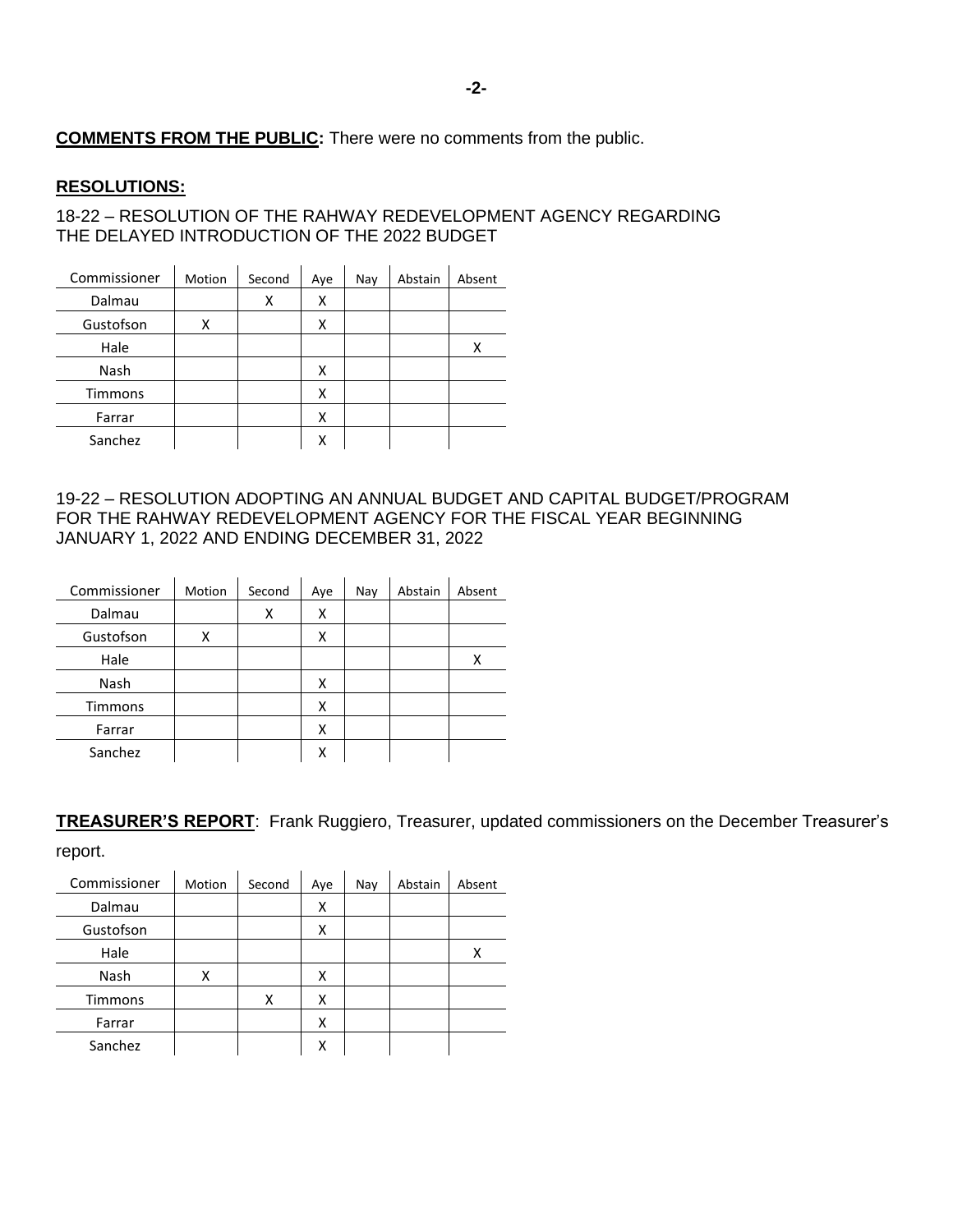**ENGINEERING REPORT**: Jackie Dirmann of Colliers Engineering and Design, presented her verbal report.

- 1. Dornoch II Urban Renewal LLC on Main and Monroe Street The developer is continuing construction on the North building, and they anticipate completing construction in 2022. Utility work has been completed on Monroe Street.
- 2. The Brownstones the remaining TCO's for Phase 1b have been released and discussion continue with the Developer's engineer on stormwater management measures for Phase 2.

| Commissioner | Motion | Second | Aye | Nay | Abstain | Absent |
|--------------|--------|--------|-----|-----|---------|--------|
| Dalmau       |        |        | х   |     |         |        |
| Gustofson    |        |        | х   |     |         |        |
| Hale         |        |        |     |     |         | х      |
| Nash         |        |        | x   |     |         |        |
| Timmons      |        | х      | х   |     |         |        |
| Farrar       | χ      |        | χ   |     |         |        |
| Sanchez      |        |        | Χ   |     |         |        |

**EXECUTIVE DIRECTOR'S REPORT**: Robert Landolfi presented his verbal report.

- 1. Commissioners were informed that the City of Rahway had a planning study completed. Copies were distributed to the commissioners for review so that they would have an opportunity to see the study for informational purposes only.
- 2. A scattered site redevelopment study is being explored by the City Council. Any action would be completed through the City Council.
- 3. The agency received a letter from the Rahway Environmental Commission encouraging LEED certification from developers on future projects. It was stated in the letter that there were studies indicating that LEED certifications are a cost-effective endeavor for developers. We will be requesting copies of the studies for further review and will also respond back to the Rahway Environmental Commission that we agree with them and think it would be good practice to engage in conversations to encourage the pursuit of LEED certification in new projects.

| Commissioner | Motion | Second | Aye | Nay | Abstain | Absent |
|--------------|--------|--------|-----|-----|---------|--------|
| Dalmau       |        |        | х   |     |         |        |
| Gustofson    |        |        | x   |     |         |        |
| Hale         |        |        |     |     |         | x      |
| Nash         | χ      |        | x   |     |         |        |
| Timmons      |        | χ      | x   |     |         |        |
| Farrar       |        |        | x   |     |         |        |
| Sanchez      |        |        | x   |     |         |        |